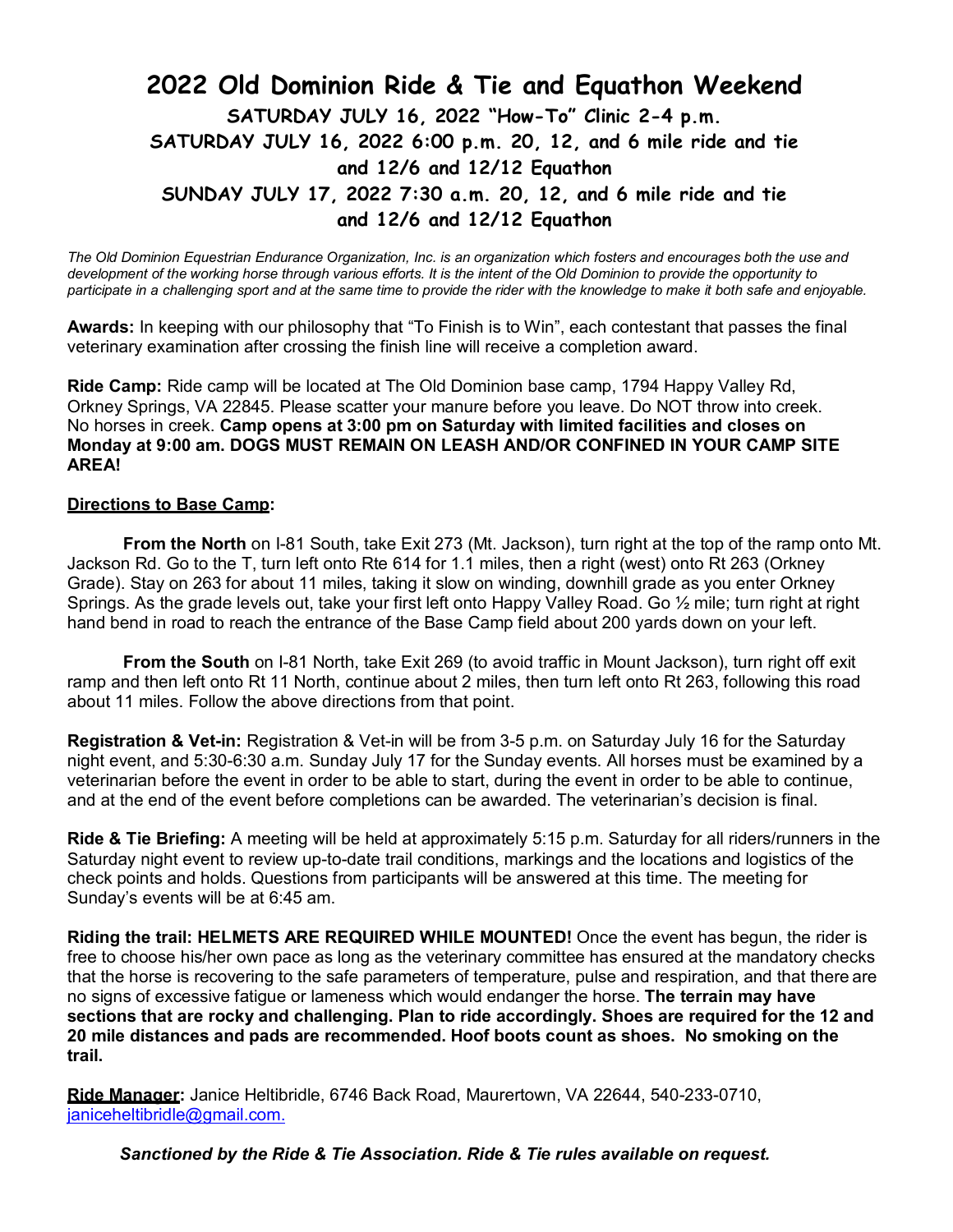## **Old Dominion Night Woods Ride & Tie ♦ Saturday July 16, 2022 6:00 p.m.**

|                        | Rider $#1$ Information |                        | Rider #2 Information |
|------------------------|------------------------|------------------------|----------------------|
| Rider #1 Name:         |                        | Rider #2 Name:         |                      |
| <b>Street Address:</b> |                        | <b>Street Address:</b> |                      |
| City, State, Zip:      |                        | City, State, Zip:      |                      |
| Phone $#$ :            |                        | Phone $#$ :            |                      |
| Email Address:         |                        | Email Address:         |                      |
| First R&T Ride?        | No<br>Yes              | First R&T Ride?        | No.<br>Yes           |
| R&T Association #:     |                        | R&T Association #:     |                      |
|                        |                        | Horse Information      |                      |
| Horse's Name:          |                        | Breed:                 |                      |
| Registration $#$ :     |                        | Color:                 |                      |
| Sex:                   |                        | Age:                   |                      |

Horse's First R&T Ride? Yes No

All participants must be members of the Ride and Tie Association (www.rideandtie.org).

Membership is \$25 per person for an entire year and may be included with race registration.

Multi-event discount: each person may take \$5 off the second event entered.

| Distance/Event                                                                                                                                                                          | Fee  | Cost per Participant |           |  |
|-----------------------------------------------------------------------------------------------------------------------------------------------------------------------------------------|------|----------------------|-----------|--|
|                                                                                                                                                                                         | \$50 | \$25 for Rider 1     |           |  |
| 6 Mile                                                                                                                                                                                  |      | \$25 for Rider 2     |           |  |
|                                                                                                                                                                                         | \$60 | \$30 for Rider 1     |           |  |
| 12 Mile                                                                                                                                                                                 |      | \$30 for Rider 2     |           |  |
|                                                                                                                                                                                         |      | \$35 for Rider 1     |           |  |
| 20 Mile                                                                                                                                                                                 | \$70 | \$35 for Rider 2     |           |  |
| 12 Ride/6 Run Equathon                                                                                                                                                                  | \$70 | \$35 for Rider       |           |  |
|                                                                                                                                                                                         |      | \$35 for Runner      |           |  |
| 12 Ride/12 Run Equathon                                                                                                                                                                 | \$70 | \$35 for Rider       |           |  |
|                                                                                                                                                                                         |      | \$35 for Runner      |           |  |
| \$25 for Rider 1<br>Ride & Tie membership fee                                                                                                                                           |      |                      |           |  |
| \$25 for Rider 2/Runner                                                                                                                                                                 |      |                      |           |  |
| PayPal - payable to janiceheltibridle@gmail.com); Checks - payable to Old Dominion<br>Equestrian Endurance Organization, Inc.                                                           |      |                      | $TOTAL =$ |  |
| IFF MAKE SURE TO RETURN THE SIGNED RELEASE ALSO.                                                                                                                                        |      |                      |           |  |
| Mail Entry with Check and copy of Coggins to: Janice Heltibridle, 6746 Back Road, Maurertown, VA 22644, or<br>email entry and fee to Janice Heltibridle at janiceheltibridle@qmail.com. |      |                      |           |  |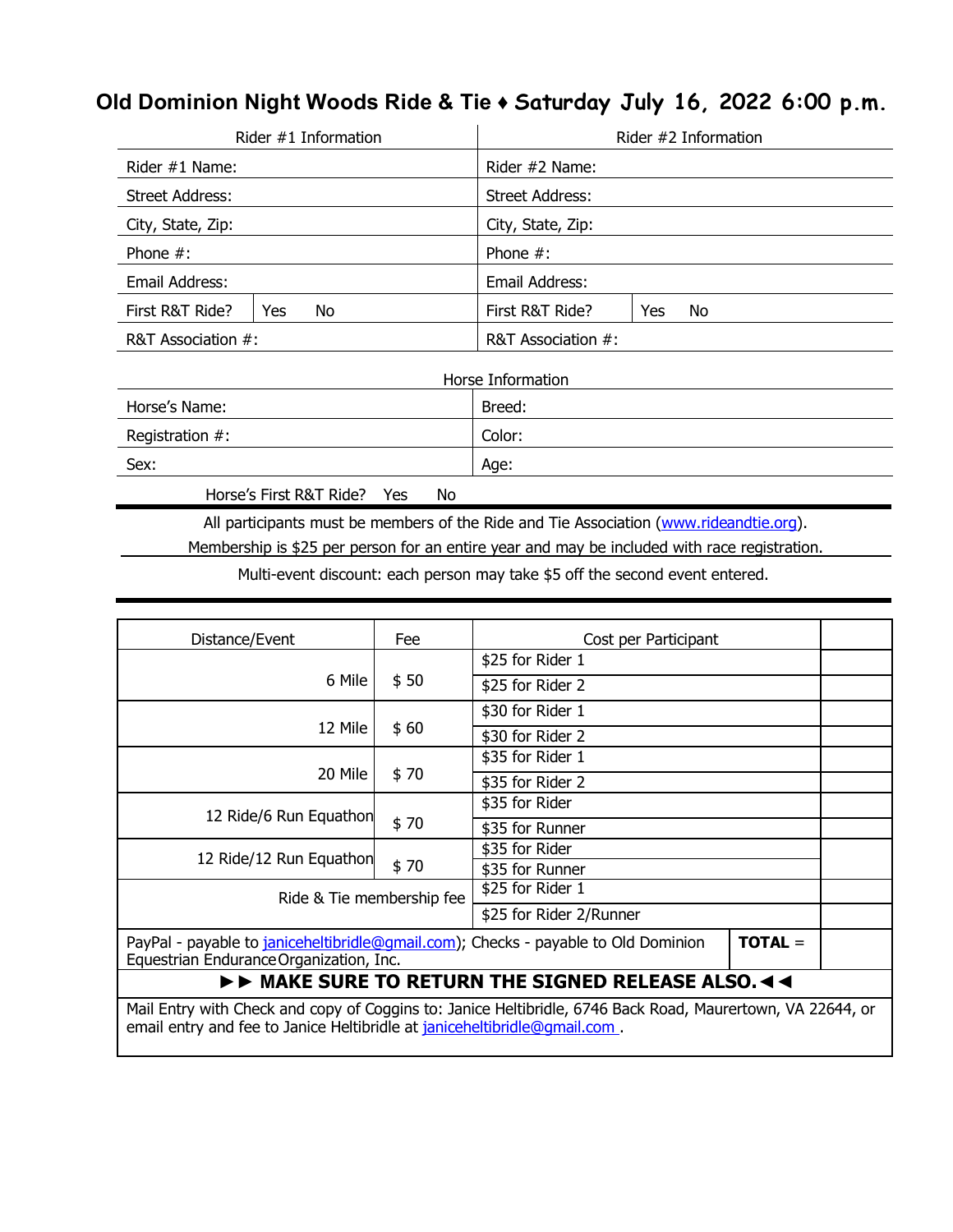# **Old Dominion Daytime Ride & Tie ♦ Sunday July 17, 2021 7:30 a.m.**

|                    | Rider #1 Information    |           |                        |     | Rider #2 Information |
|--------------------|-------------------------|-----------|------------------------|-----|----------------------|
| Rider #1 Name:     |                         |           | Rider #2 Name:         |     |                      |
| Street Address:    |                         |           | <b>Street Address:</b> |     |                      |
| City, State, Zip:  |                         |           | City, State, Zip:      |     |                      |
| Phone $#$ :        |                         |           | Phone $#$ :            |     |                      |
| Email Address:     |                         |           | Email Address:         |     |                      |
| First R&T Ride?    | No<br>Yes               |           | First R&T Ride?        | Yes | No                   |
| R&T Association #: |                         |           | R&T Association #:     |     |                      |
|                    |                         |           | Horse Information      |     |                      |
| Horse's Name:      |                         |           | Breed:                 |     |                      |
| Registration $#$ : |                         |           | Color:                 |     |                      |
| Sex:               |                         |           | Age:                   |     |                      |
|                    | Horse's First R&T Ride? | Yes<br>No |                        |     |                      |

All participants must be members of the Ride and Tie Association (www.rideandtie.org). Membership is \$25 per person for an entire year and may be included with race registration.

Multi-event discount: each person may take \$5 off the second event entered.

| Distance/Event                                                                                                                                                                          | Fee  | Cost per participant                                                                         |  |
|-----------------------------------------------------------------------------------------------------------------------------------------------------------------------------------------|------|----------------------------------------------------------------------------------------------|--|
| 6 mile                                                                                                                                                                                  | \$50 | \$25 for Rider 1                                                                             |  |
|                                                                                                                                                                                         |      | \$25 for Rider 2                                                                             |  |
| 12 Mile                                                                                                                                                                                 |      | \$30 for Rider 1                                                                             |  |
|                                                                                                                                                                                         | \$60 | \$30 for Rider 2                                                                             |  |
| 20 Mile                                                                                                                                                                                 | \$70 | \$35 for Rider 1                                                                             |  |
|                                                                                                                                                                                         |      | \$35 for Rider 2                                                                             |  |
|                                                                                                                                                                                         | \$70 | \$35 for Rider                                                                               |  |
| 12 Ride/6 Run Equathon                                                                                                                                                                  |      | \$35 for Runner                                                                              |  |
|                                                                                                                                                                                         |      | \$35 for Rider                                                                               |  |
| 12 Ride/12 Run Equathon                                                                                                                                                                 | \$70 | \$35 for Runner                                                                              |  |
| Ride & Tie membership fee                                                                                                                                                               |      | \$25 for Rider 1                                                                             |  |
|                                                                                                                                                                                         |      | \$25 for Rider 2/Runner                                                                      |  |
| MINUS \$5 for Rider 1<br>Second-event discount                                                                                                                                          |      |                                                                                              |  |
|                                                                                                                                                                                         |      | MINUS \$5 for Rider 2/Runner                                                                 |  |
| Equestrian Endurance Organization, Inc.                                                                                                                                                 |      | PayPal - payable to janiceheltibridle@gmail.com); Checks - payable to Old Dominion   TOTAL = |  |
|                                                                                                                                                                                         |      | $\triangleright\triangleright$ MAKE SURE TO RETURN THE SIGNED RELEASE ALSO. < <              |  |
| Mail Entry with Check and copy of Coggins to: Janice Heltibridle, 6746 Back Road, Maurertown, VA 22644, or<br>email entry and fee to Janice Heltibridle at janiceheltibridle@qmail.com. |      |                                                                                              |  |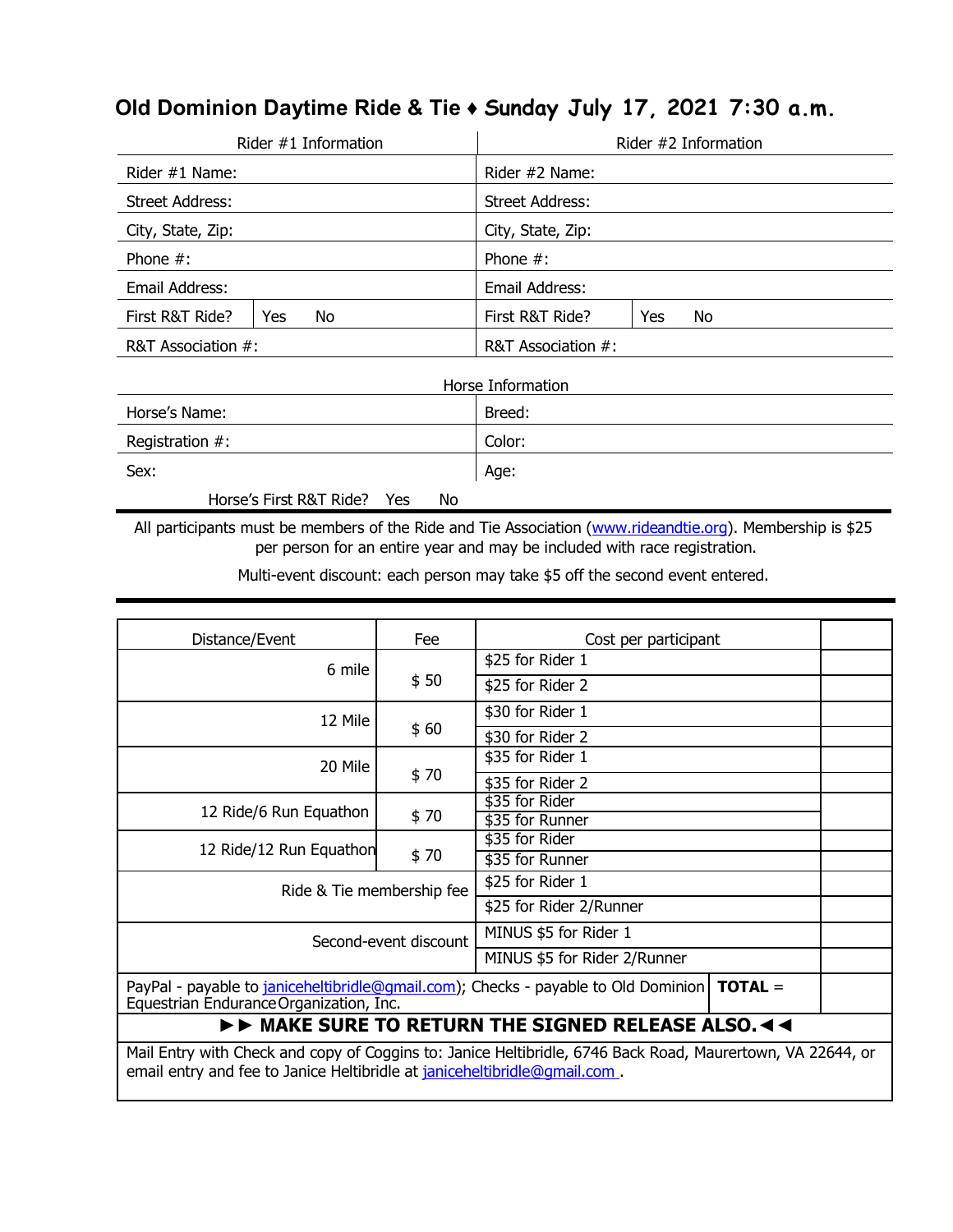#### **Liability Release**

This release must be signed and returned with your ride entry. No cross-outs or additions are permitted.

As a participant in a ride sponsored by the Old Dominion Equestrian Endurance Organization, Inc., I agree to abide by the rules of the Ride & Tie Association and the Old Dominion Equestrian Endurance Organization, Inc.

In consideration for permission to enter and participate in the Old Dominion Ride and Ties, I do hereby for myself, my heirs and assigns, release and hold harmless ride management, ride personnel, all property owners over whose land the ride crosses, the Ride & Tie Association, their agents, officers, servants, employees and officials, from all claims, demands, actions and causes of action of any kind, for injury or death sustained by me or my horse, and damage to my property, incurred during this ride, arising from negligence or any other fault. "Ride" includes from the time I and my horse arrive at base camp until the time that we leave the premises, as well as the actual event. "Horse" means the animal(s) I am riding, driving, or have entered.

I understand that horseback riding is an inherently dangerous activity and am aware that 1) the ride involves being in areas for extended periods of time far from communications, transportation, medical and veterinary assistance; 2) that these areas have many natural and man-made hazards, which ride management cannot anticipate, modify, or eliminate; 3) that both my own horse and those of other contestants can be excitable, difficult to control and unpredictable, and can panic, bite, rear, kick, strike, stumble or fall; 4) that as a result of participating in the ride, I or my horse may be injured, die, or my property damaged.

I agree to take full responsibility for myself and my horse and for any other party or animal that accompanies me; I recognize that the ride is a strenuous activity and I represent that I and my horse are in adequate physical and mental condition to participate. I recognize that my participation in the ride is voluntary.

I HAVE READ AND UNDERSTAND THE ABOVE LIABILITY RELEASE AND AGREE TO BE BOUND BY ITS TERMS AND CONDITIONS.

| Rider #1 Signature:             | Date: |
|---------------------------------|-------|
| Rider #2 Signature:             | Date: |
| Parent or Guardian's Signature: | Date: |
| (if junior rider)               |       |
| Horse Owner's Signature:        | Date: |